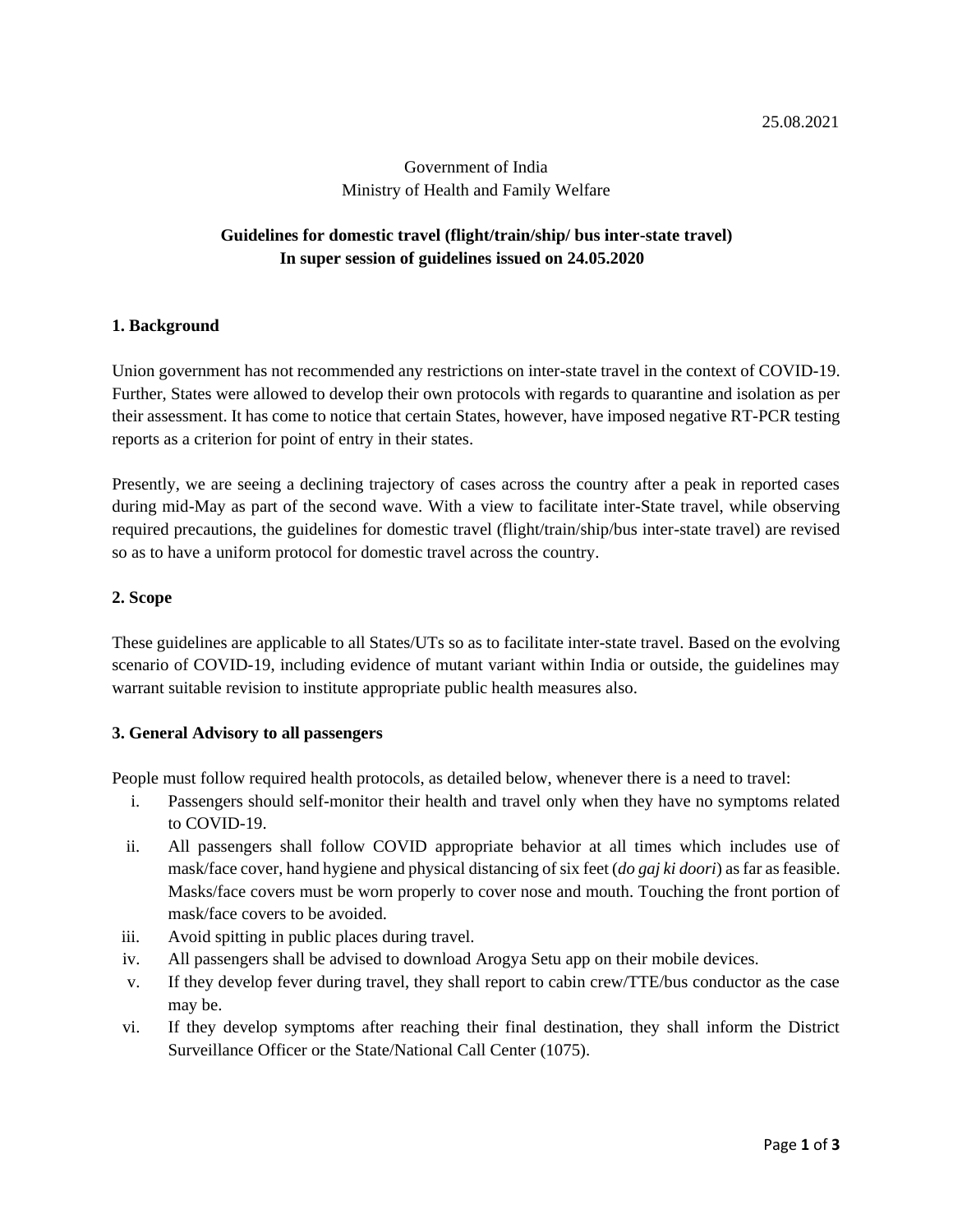### **4. Advisory to Airports/Railway stations/Ports/Bus Stations**

- i. Suitable announcement about COVID-19 and Covid appropriate behaviour shall be made at airports/railway station/ports/bus terminals. Such announcements may include precautionary measures to be followed.
- ii. All passengers shall undergo thermal screening at the point of departure and only asymptomatic passengers are allowed to board the flight/train/ship/bus.
- iii. During boarding, all passengers shall use face covers/mask. They will also follow physical distancing, hand hygiene and respiratory hygiene (such as covering the mouth with elbow while coughing).
- iv. Suitable arrangements for ensuring availability of masks and hand sanitizers shall also be made at the Terminal.
- v. At airports/railway stations/ports/bus terminals required measures to ensure physical distancing shall be taken.
- vi. Proper provisioning for disposal of used masks, face shields, gloves etc. by passengers in covered bins shall be made at the airports/railway stations/ports/bus stations. Their disposal shall be in accordance with the guidelines issued by Central Pollution Control Board (available at: [https://cpcb.nic.in/uploads/Projects/Bio-Medical-Waste/BMW-GUIDELINES-COVID\\_1.pdf\)](https://cpcb.nic.in/uploads/Projects/Bio-Medical-Waste/BMW-GUIDELINES-COVID_1.pdf)
- vii. Airports/railway stations/ports/bus terminals should be regularly sanitized/disinfected, and availability of soaps and sanitizers shall be ensured.
- viii. Thermal screening at exit points shall be arranged.
- ix. Asymptomatic passengers will be permitted to go with the advice that they shall self-monitor their health for 14 days.
- x. In case, passengers are detected with symptoms, there shall be an isolation room/holding area (with working oxygen facility with trained personnel) at the Terminals where such patients shall be kept and monitored till they are transferred to an appropriate health facility. For such purposes airport/railway station/ports/bus stations authorities shall provide for requisite PPEs, pulse oximeter, thermometer etc. and trained personnel to attend to these patients.

## **5. Advisory to be adhered by Airlines/Railways/Ship/Bus operators and during travel**

- i. Passengers wearing masks/ face covers only shall be allowed to travel. The masks/face covers must be worn properly to cover nose and mouth at all times.
- ii. The airlines/railways/ship/bus operators shall also keep a reserve of masks, face shield, handsanitizer etc. for passengers in case of non-availability/such items needs replacement.
- iii. There is no requirement of the usage of body coverall/apron for the passengers.
- iv. The staff manning the airline/railway coach/ship cabins/bus shall at all times wear masks, face shield, gloves and take other suitable precautions.
- v. Suitable announcement about COVID-19 including precautionary measures to be followed shall be made in flights/trains/ship/bus.
- vi. Operators shall make announcement for proper disposal of masks, gloves, face shields etc.
- vii. Passengers should follow hand hygiene and respiratory hygiene (such as covering the mouth with elbow while coughing) at all times.